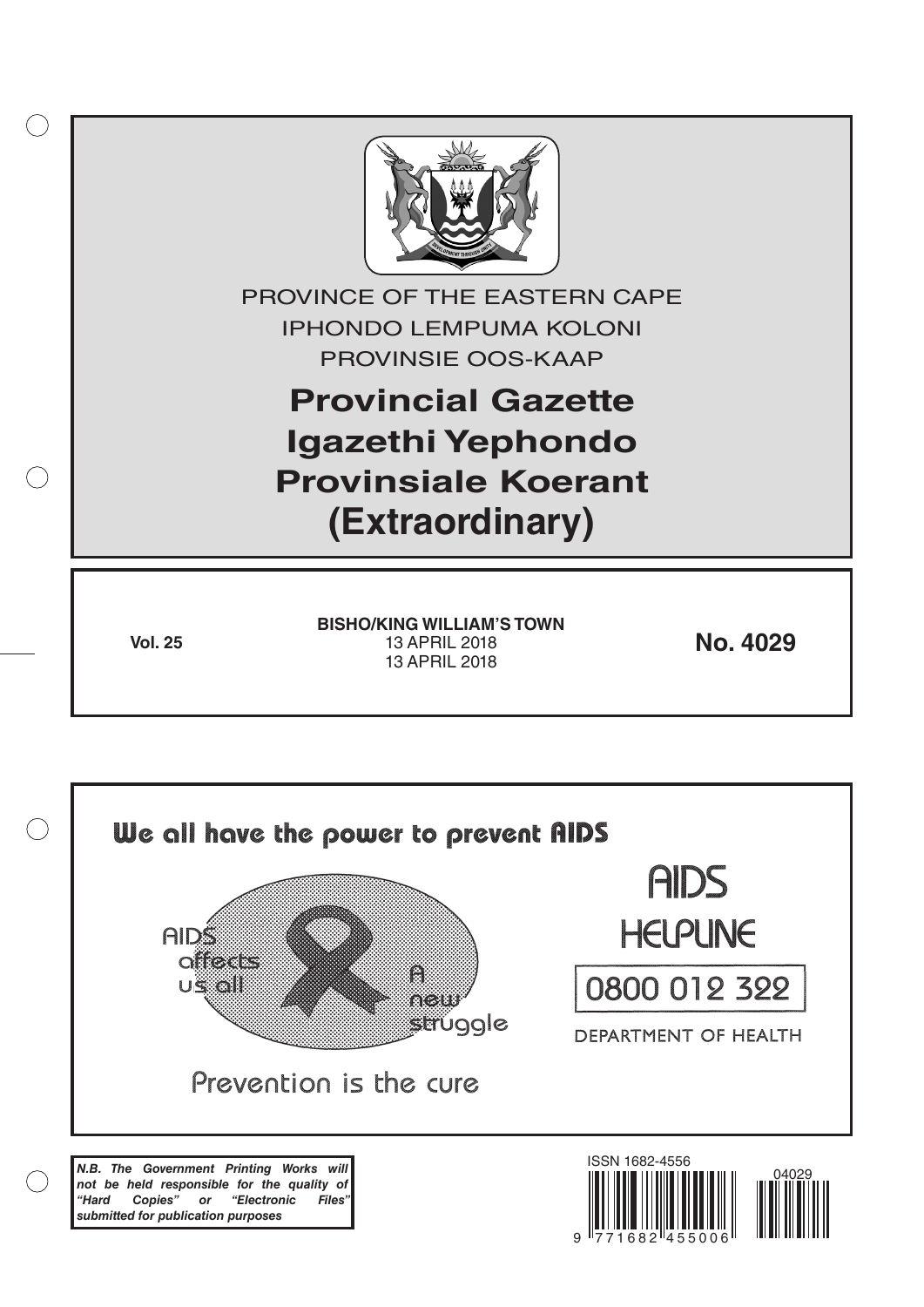# **IMPORTANT NOTICE:**

**The GovernmenT PrinTinG Works Will noT be held resPonsible for any errors ThaT miGhT occur due To The submission of incomPleTe / incorrecT / illeGible coPy.**

**no fuTure queries Will be handled in connecTion WiTh The above.**

## **CONTENTS**

|          |                                                                                                       | Gazette<br>No. | Page<br>No. |
|----------|-------------------------------------------------------------------------------------------------------|----------------|-------------|
|          | <b>LOCAL AUTHORITY NOTICES • PLAASLIKE OWERHEIDS KENNISGEWINGS</b>                                    |                |             |
| 61<br>62 | Eastern Cape Liquor Act (10/2003): Notice of lodgement of applications for transfer of certificate of | 4029           |             |
|          |                                                                                                       | 4029           |             |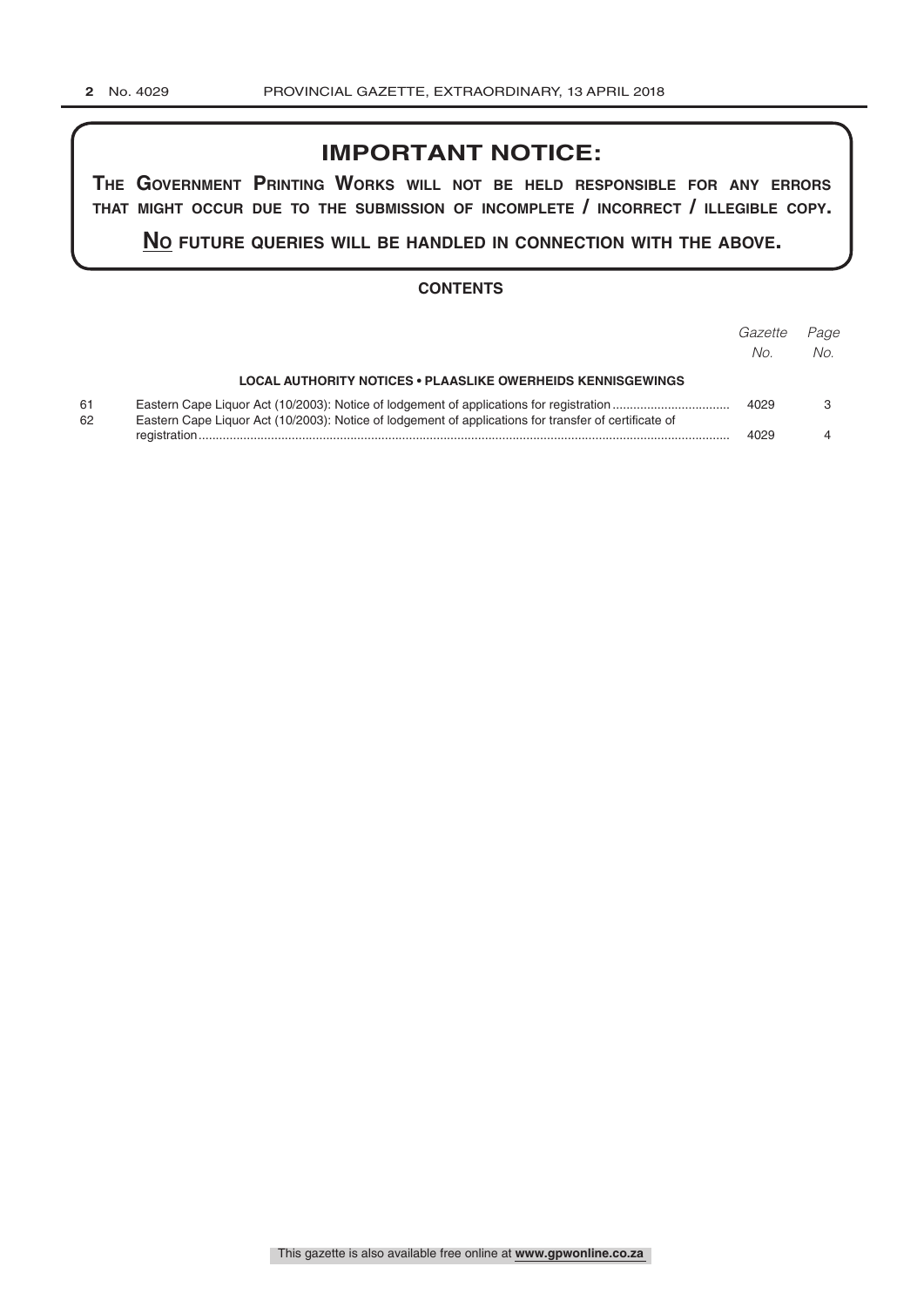# Local Authority Notices • Plaaslike Owerheids Kennisgewings

# **LOCAL AUTHORITY NOTICE 61 OF 2018**

1. CM3 [ $R$ eg 4 (1)

#### EASTERN CAPE LIQUOR ACT, 2003 (Act No. 10 of 2003) NOTICE OF LODGEMENT OF APPLICATIONS FOR REGISTRATION

Notice is hereby given that the applications for registration, particulars of which appear in the Schedule hereunder, have been lodged with the Board. Interested parties may, free of charge, inspect any application which appears in the Schedule hereunder and may within twenty one days of<br>this notice, lodge with the Board written representations in support of, or written EASTERN CAPE LIQUOR BOARD 12 April 2018 SCHEDULE

 $\overline{\phantom{a}}$ 

|     |                           |                                                          | ه                                          | 4                               |                                                                                                                                             |
|-----|---------------------------|----------------------------------------------------------|--------------------------------------------|---------------------------------|---------------------------------------------------------------------------------------------------------------------------------------------|
|     | <b>Application Number</b> | Name and number of<br>Ward                               | <b>Kind of registration</b><br>applied for | Kind of<br>liquor to be<br>sold | Name under which business is to be<br>conducted and particulars of the erf,<br>street or farm                                               |
| 1.  | REF7004156448081          | Ward 14 Buffalo City<br><b>Metropolitan Municipality</b> | On and Off<br>Consumption                  | All kinds                       | Mzi's Tavern, 6439 N.U. 2, Mdantsane,<br>5219                                                                                               |
| 2.  | REF7511180859083          | Ward 15 Buffalo City<br>Metropolitan Municipality        | On and Off<br>Consumption                  | All kinds                       | Nongepi Tavern, 284 Ducats North, Ducats,<br>East London, 5201                                                                              |
| 3.  | REF6504015305084          | Ward 1 Ndlambe Local<br>Municipality                     | On and Off<br>Consumption                  | All kinds                       | Mazaleni Tavem, 2805 A Street, Kwa<br>Nonqubela, Alexandria, 6185                                                                           |
| 4.  | REF2017/513225/07         | Ward 4 Raymond Mhiaba<br><b>Local Municipality</b>       | Micro Manufacturer                         | Craft Beer                      | Hogsback Brewery, 1 Tor Doone Street,<br>Hogsback, 5721                                                                                     |
| 5.  | REF8807255701088          | Ward 60 Nelson Mandela<br>Metropolitan Municipality      | Off Consumption                            | All kinds                       | Kwa Rasta Bottle Store, Erf 4731, 18 Fusi<br>Street, Wells Estate, Port Elizabeth, 6001                                                     |
| 6.  | REF6402295041083          | Ward 8 Nyandeni Local<br>Municipality                    | On and Off<br>Consumption                  | All kinds                       | Ntengo Tavern, Moyeni Location, Libode,<br>5120                                                                                             |
| 7.  | REF2018/053256/07         | Ward 1 Kouga Local<br>Municipality                       | Micro Manufacturer                         | Beer                            | Black Hog Brewery Pty Limited, Erf 2899,<br>Unit 7, 2 <sup>nd</sup> Avenue, Fish Eagle Park, St<br>Francis Industrial, St Francis Bay, 6312 |
| 8.  | REF6810240495081          | Ward 5 Inxuba Yethemba<br><b>Local Municipality</b>      | On Consumption                             | All kinds                       | Otha Restaurant And Pub, 39 Frere Street,<br>Cradock, 5881                                                                                  |
| 9.  | REF2017/364877/07         | Ward 9 Ndlambe Local<br>Municipality                     | On and Off<br>Consumption                  | All kinds                       | The Curry Den, 24 Wharf Street, Port Alfred,<br>6120                                                                                        |
| 10. | REF5208110849084          | Ward 17 Mnguma Local<br>Municipality                     | On and Off<br>Consumption                  | All kinds                       | Madlamini's Tavern, Nomaheya<br>Administrative Area, Ngamakwe, 499                                                                          |
| 11. | REF6506280065087          | Ward 2 Mnquma Local<br>Municipality                      | On and Off<br>Consumption                  | All kinds                       | Jazz Inn, Erf 1858, 348 Nxanxadi Street,<br>Msobomvu, Butterworth, 4960                                                                     |
| 12. | REF7606166808086          | Ward 13 Buffalo City<br>Metropolitan Municipality        | On and Off<br>Consumption                  | All kinds                       | Joe's Tavem, 75887 New Life, Reeston,<br>East London, 5201                                                                                  |
| 13. | REF7102175799086          | Ward 25 Ingquza Hill<br><b>Local Municipality</b>        | On and Off<br>Consumption                  | All kinds                       | Boys To Men Tavern, Ngwenyeni Location,<br>Khanyayo Administrative Area, Lusikisiki,<br>4820                                                |
| 14. | REF5904130278086          | Ward 12 Umzimvubu<br><b>Local Municipality</b>           | On and Off<br>Consumption                  | All kinds                       | Mpoza Liquor Store, Mpoza Administrative<br>Area, Mount Frere, 5090                                                                         |
| 15. | REF6307105521085          | Ward 44 Nelson Mandela<br>Metropolitan Municipality      | On and Off<br>Consumption                  | All kinds                       | Tambo's Tavern 2, Erf 13541, 37 Fundam<br>Crescent, Kwanobuhle, Uitenhage, 6280                                                             |
| 16. | REF7104075609084          | Ward 29 Nelson Mandela<br>Metropolitan Municipality      | On and Off<br>Consumption                  | All kinds                       | 50 50 Place, 14174 Marikana Street, Chatty,<br>Port Elizabeth, 6001                                                                         |
| 17. | REF9709045186084          | Ward 34 Nelson Mandela<br>Metropolitan Municipality      | On and Off<br>Consumption                  | All kinds                       | D & R Tavern, 20 Norval Street, Extension<br>29. Bethelsdorp, Port Elizabeth, 6001                                                          |
| 18. | REF2005/044403/07         | Ward 39 Nelson Mandela<br>Metropolitan Municipality      | On Consumption                             | All kinds                       | Ster Kenikor - Baywest, 100 Baywest<br>Bouelvard, Bay West, Port Elizabeth, 6001                                                            |
| 19. | REF8902271243080          | Ward 1 Port St Johns<br><b>Local Municipality</b>        | On and Off<br>Consumption                  | All kinds                       | Kwa Ntombela Tavern, Mpotshotsho<br>Location, Port St Johns, 5120                                                                           |
| 20. | REF9401216135088          | Ward 1 Umzimvubu Local<br>Municipality                   | Off Consumption                            | All kinds                       | Manxiweni Wholesale Liquor, Manxiweni<br>Administrative Area, Mount Ayliff, 4735                                                            |
| 21. | REF9504020803088          | Ward 12 Mhlontlo Local<br>Municipality                   | On and Off<br>Consumption                  | All kinds                       | Ezweni Tavern, Mambalweni Location,<br>Ncube, Tabankulu, 5090                                                                               |
| 22. | REF7106065221085          | Ward 2 Ingquza Hill Local<br>Municipality                | Off Consumption                            | All kinds                       | Eyethu Bottle Store, Luthuthu Location,<br>Makwaleni Administrative Area, Lusikisiki,<br>4820                                               |
| 23. | REF7203305763081          | Ward 17 Ingquza Hill<br><b>Local Municipality</b>        | Off Consumption                            | All kinds                       | Buyambo Traders, Kwadiki Location,<br>Lusikisiki, 4820                                                                                      |
| 24. | REF7110045029089          | Ward 30 Ingquza Hill<br><b>Local Municipality</b>        | On and Off<br>Consumption                  | All kinds                       | Comzit TG Tavem, Twazi Location,<br>Flagstaff, 4810                                                                                         |
| 25. | REF1997/048440/23         | <b>Buffalo City Metropolitan</b><br>Municipality         | <b>Special Event</b>                       | All kinds                       | Africa Bike Week 2018, Court Crescent,<br>Esplanade, Quigney, East London, 5201                                                             |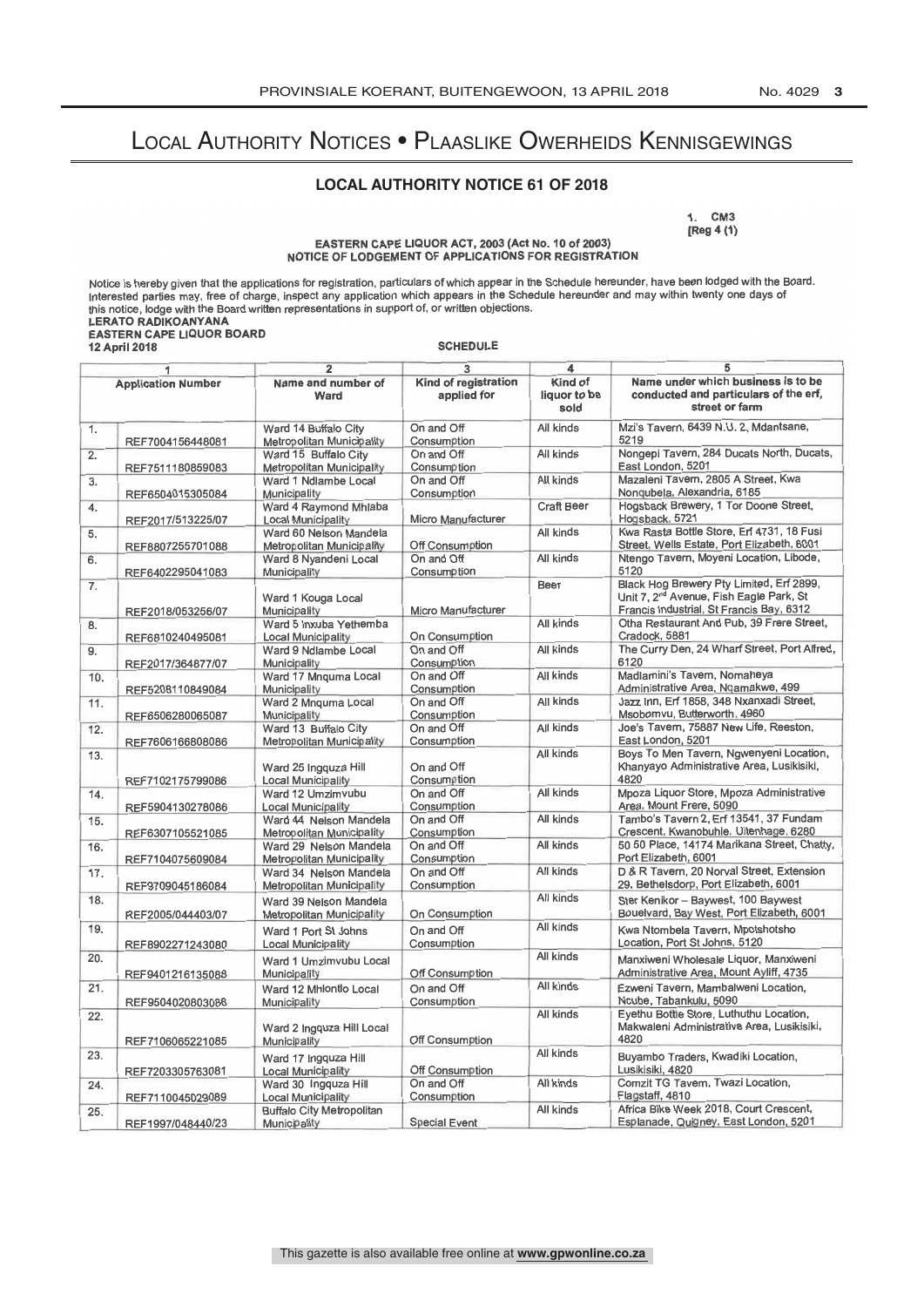## **LOCAL AUTHORITY NOTICE 62 OF 2018**

FORM 9 Reg 11 (1)]

## EASTERN CAPE LIQUOR ACT, 2003 (Act No. 10 of 2003)

## NOTICE OF LODGEMENT OF APPLICATIONS FOR TRANSFER OF CERTIFICATE OF REGISTRATION

Notice is hereby given that the applications for transfer of certificates of registration, particulars of which appear in the Schedule hereunder, have been lodged with the Board.

Interested parties may, free of charge, inspect any application which appears in the Schedule hereunder and may within twenty one days of this notice, lodge with the Board written representations in support of, or written objections.

### LERATO RADIKOANYANA EASTERN CAPE LIQUOR BOARD 12 April 2018

SCHEDULE

| <b>Application Number</b><br>of Ward |                   |                                                                  |                                                                                        |                                                         |                                                                        |
|--------------------------------------|-------------------|------------------------------------------------------------------|----------------------------------------------------------------------------------------|---------------------------------------------------------|------------------------------------------------------------------------|
|                                      |                   | Particulars of certificate of<br>Name and number<br>registration |                                                                                        | Particulars of holder of<br>certificate of registration | Particulars of<br>prospective holder of<br>certificate of registration |
|                                      | ECP07520/03016/OO | Ward 10 Makana<br>Local Municipality                             | Ka Meza's Place, 36<br>Somngesi<br>Location.<br>Street.<br>Xolani<br>Grahamstown, 6139 | Eric Gladman<br>Luungile<br>Mapara                      | Phumza Mapara                                                          |
| 2.                                   | ECP05000/03026/ON | Ward 5 Great Kei<br>Local Municipality                           | Fishermans Den, 658 Fishermans<br>Den, Main Road, East London,<br>5201                 | Werner Van Wyngaard                                     | Pebble Beach Bed n<br>Breakfast (Pty) Limited                          |
| 3.                                   | ECP20793/90466/ON | Ward 5 Inxuba<br>Yethemba Local<br>Municipality                  | Rand Sporting Club,                                                                    | Rand Sporting Club (Pty)<br>Limited                     | Kondoua Holdings(Pty)<br>Limited                                       |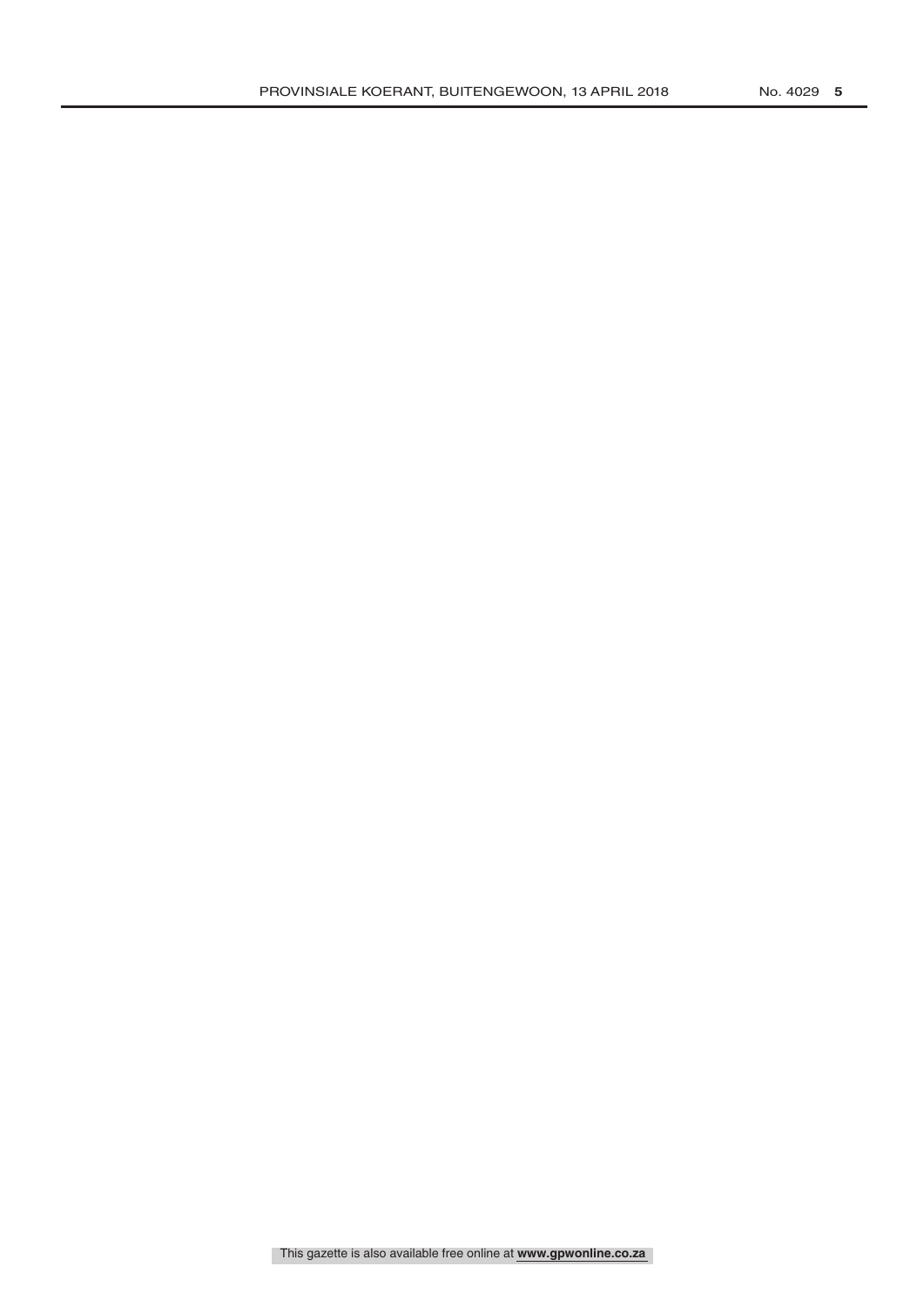This gazette is also available free online at **www.gpwonline.co.za**